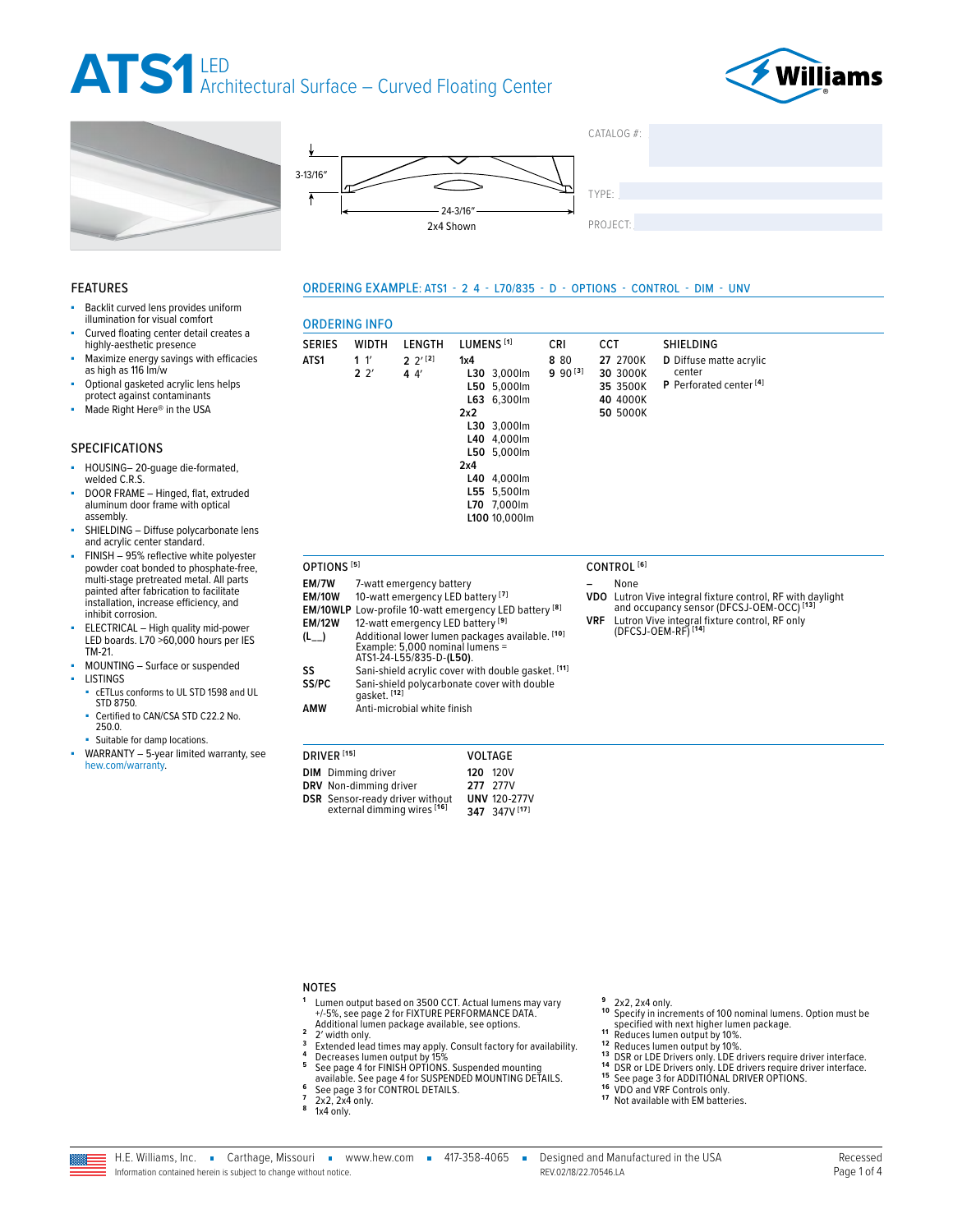## ATS1 LED<br>Architectural Surface – Curved Floating Center

## <span id="page-1-0"></span>FIXTURE PERFORMANCE DATA

|              |                 | LED PACKAGE   DELIVERED LUMENS | <b>WATTAGE</b> | <b>EFFICACY (Im/W)</b> |
|--------------|-----------------|--------------------------------|----------------|------------------------|
|              | L30             | 3028                           | 29.5           | 102.6                  |
| $\mathbf{x}$ | L50             | 5056                           | 48.3           | 104.7                  |
|              | L63             | 6318                           | 62.4           | 101.3                  |
|              | L30             | 3028                           | 29.5           | 102.6                  |
| 2x2          | L40             | 4120                           | 37.2           | 110.8                  |
|              | L50             | 5056                           | 48.3           | 104.7                  |
|              | L <sub>40</sub> | 4035                           | 34.2           | 118.1                  |
| 2x4          | L <sub>55</sub> | 5523                           | 48.0           | 115.0                  |
|              | L70             | 7002                           | 63.3           | 110.6                  |
|              | L100            | 10125                          | 86.9           | 116.5                  |

#### MULTIPLIER TABLE

|        |       | <b>COLOR TEMPERATURE</b> |
|--------|-------|--------------------------|
|        | CCT   | <b>CONVERSION FACTOR</b> |
|        | 2700K | 0.97                     |
|        | 3000K | 0.99                     |
| 80 CRI | 3500K | 1.00                     |
|        | 4000K | 1.03                     |
|        | 5000K | 1.06                     |
|        | 2700K | 0.80                     |
|        | 3000K | 0.82                     |
| 90 CRI | 3500K | 0.83                     |
|        | 4000K | 0.86                     |
|        | 5000K | 0.89                     |

- Photometrics tested in accordance with<br>IESNA LM-79. Results shown are based on<br>25℃ ambient temperature.<br>■ Wattage shown is average for 120V through<br>277V input.
- 
- Results based on 3500K, 80 CRI, actual lumens may vary +/-5%
- Use multiplier table to calculate additional options.

#### PHOTOMETRY

**ATS1-22-L40/835-D-DIM-UNV** Total Luminaire Output: 4120 lumens; 37 Watts | Efficacy: 111 lm/W | 82 CRI; 3500K CCT



|                          | <b>VERTICAL ANGLE</b> | <b>HORIZONTAL ANGLE</b> |      |            |                     |
|--------------------------|-----------------------|-------------------------|------|------------|---------------------|
|                          |                       | 0°                      | 45°  | $90^\circ$ | <b>ZONAL LUMENS</b> |
|                          | 0                     | 1556                    | 1556 | 1556       |                     |
|                          | 5                     | 1557                    | 1550 | 1549       | 147                 |
|                          | 15                    | 1468                    | 1485 | 1511       | 419                 |
|                          | 25                    | 1295                    | 1353 | 1429       | 625                 |
|                          | 35                    | 1089                    | 1171 | 1282       | 736                 |
|                          | 45                    | 840                     | 948  | 1054       | 732                 |
| CANDLEPOWER DISTRIBUTION | 55                    | 600                     | 723  | 793        | 635                 |
|                          | 65                    | 382                     | 495  | 564        | 479                 |
|                          | 75                    | 197                     | 290  | 323        | 279                 |
|                          | 85                    | 44                      | 54   | 48         | 65                  |
|                          | 90                    | 0                       | 0    | 0          |                     |

| LUMEN SUMMARY | <b>ZONE</b> | <b>LUMENS</b> | % FIXTURE |
|---------------|-------------|---------------|-----------|
|               | $0 - 30$    | 1191          | 29        |
|               | $0 - 40$    | 1928          | 47        |
|               | $0 - 60$    | 3296          | 80        |
|               | $0 - 90$    | 4120          | 100       |
|               | $-180$      | 4120          | 100       |

**ATS1-24-L70/835-D-DIM-UNV** Total Luminaire Output: 7002 lumens; 63 Watts | Efficacy: 111 lm/W | 82 CRI; 3500K CCT



|                     | <b>VERTICAL ANGLE</b> | <b>HORIZONTAL ANGLE</b> |      |            | <b>ZONAL LUMENS</b> |
|---------------------|-----------------------|-------------------------|------|------------|---------------------|
|                     |                       | 0°                      | 45°  | $90^\circ$ |                     |
| <b>DISTRIBUTION</b> | 0                     | 2694                    | 2694 | 2694       |                     |
|                     | 5                     | 2696                    | 2701 | 2703       | 256                 |
|                     | 15                    | 2533                    | 2576 | 2626       | 725                 |
|                     | 25                    | 2185                    | 2298 | 2426       | 1064                |
|                     | 35                    | 1835                    | 2023 | 2194       | 1250                |
|                     | 45                    | 1396                    | 1632 | 1771       | 1232                |
| CANDLEPOWER         | 55                    | 982                     | 1203 | 1296       | 1052                |
|                     | 65                    | 643                     | 843  | 912        | 804                 |
|                     | 75                    | 336                     | 500  | 514        | 487                 |
|                     | 85                    | 95                      | 102  | 105        | 133                 |
|                     | 90                    | 0                       |      |            |                     |

| <b>LUMEN SUMMARY</b> | <b>ZONE</b> | <b>LUMENS</b> | % FIXTURE |
|----------------------|-------------|---------------|-----------|
|                      | $0 - 30$    | 2044          | 29        |
|                      | $0 - 40$    | 3294          | 47        |
|                      | $0 - 60$    | 5578          | 80        |
|                      | $0 - 90$    | 7002          | 100       |
|                      | $0 - 180$   | 7002          | 100       |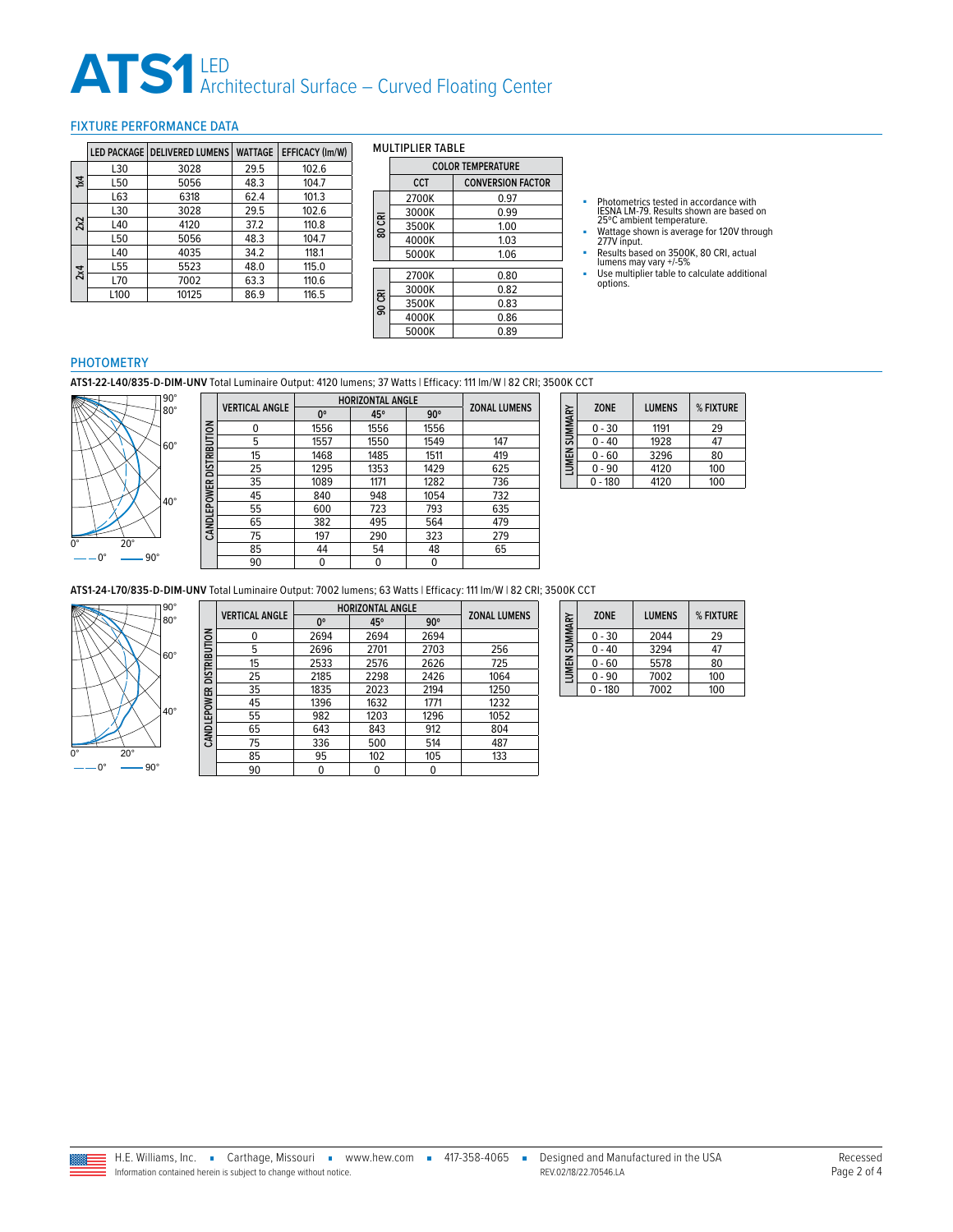## ATS1 LED<br>Architectural Surface – Curved Floating Center

## <span id="page-2-0"></span>CONTROL DETAILS



## VDO

| <b>SPECIFICATIONS</b>    |                             |
|--------------------------|-----------------------------|
| <b>TYPF</b>              | PIR Motion + Daylight       |
| <b>MOUNTING HEIGHT</b>   | $8' - 12'$                  |
| DETECTION ANGLE          | $360^\circ$                 |
| <b>TEMPERATURE RANGE</b> | $0^\circ$ to 55 $^\circ$ C. |
| <b>RELATIVE HUMIDITY</b> | 0 to 90%, non-condensing    |
| <b>COMMISSIONING</b>     | App (iOS or Android)        |
| <b>MANUFACTURER</b>      | Lutron                      |

## SENSOR COVERAGE PATTERNS

9' height: ø12' coverage



| <b>CEILING HEIGHT</b> | <b>COVERAGE AREA (SQ FT)</b> |
|-----------------------|------------------------------|
| g,                    | 114                          |
| ۹ŕ                    | 144                          |
| 10'                   | 178                          |
| 17′                   | 256                          |

MOTION SENSOR COVERAGE

## VIVE CONTROL OPTIONS

| <b>CATALOG NUMBER</b> | <b>DESCRIPTION</b>                                                                                                                                                                     |
|-----------------------|----------------------------------------------------------------------------------------------------------------------------------------------------------------------------------------|
| VDO                   | Lutron Vive integral fixture control, RF with daylight and occupancy sensor (DFCSJ-OEM-OCC), for use with sensor-ready driver                                                          |
| <b>VRF</b>            | Lutron Vive integral fixture control, RF only (DFCSJ-OEM-RF), for use with sensor-ready driver                                                                                         |
| VDO/DBI               | Lutron Vive integral fixture control, RF with daylight and occupancy sensor (DFCSJ-OEM-OCC)<br>and digital link interface, for use with Lutron Hi-lume 1% EcoSystem dimming LED driver |
| <b>VRF/DBI</b>        | Lutron Vive integral fixture control, RF only (DFCSJ-OEM-RF) and digital link interface, for use with Lutron Hi-lume 1% EcoSystem dimming LED driver                                   |

## <span id="page-2-1"></span>ADDITIONAL DRIVER OPTIONS

| Note: Lumen restrictions apply, consult product builder at hew.com/product-builder. |                                                                                         |  |  |
|-------------------------------------------------------------------------------------|-----------------------------------------------------------------------------------------|--|--|
| <b>CATALOG NUMBER</b>                                                               | <b>DESCRIPTION</b>                                                                      |  |  |
| <b>DRV</b>                                                                          | Driver prewired for non-dimming applications                                            |  |  |
| <b>DIM</b>                                                                          | Dimming driver prewired for 0-10V low voltage applications                              |  |  |
| DIM <sub>1</sub>                                                                    | 1% dimming driver prewired for 0-10V low voltage applications                           |  |  |
| <b>DIM LINE</b>                                                                     | Line voltage dimming driver (TRIAC and ELV compatible, 120V only)                       |  |  |
| <b>DIM TRC</b>                                                                      | Line voltage dimming driver (TRIAC compatible, 120V only)                               |  |  |
| <b>DSR</b>                                                                          | Sensor-ready driver                                                                     |  |  |
| SD40                                                                                | 40% step-dimming driver                                                                 |  |  |
| SD50                                                                                | 50% step-dimming driver                                                                 |  |  |
| DALI                                                                                | DALI dimming driver                                                                     |  |  |
| LTE LINE                                                                            | Lutron Hi-lume 1% 2-wire dimming driver forward phase line voltage controls (120V only) |  |  |
| LDE1                                                                                | Lutron Hi-lume 1% EcoSystem dimming LED driver                                          |  |  |
| ELDO SOLOB                                                                          | EldoLED Solodrive, 0.1% dimming driver for 0-10V controls                               |  |  |
| ELDO SOLOB DALI                                                                     | EldoLED Solodrive, 0.1% dimming driver for DALI controls                                |  |  |
| ELDO ECO1                                                                           | EldoLED Ecodrive, 1% dimming driver for 0-10V controls                                  |  |  |
| ELDO ECO1 DALI                                                                      | EldoLED Ecodrive, 1% dimming driver for DALI controls                                   |  |  |

## CROSS SECTIONS



H.E. Williams, Inc. Garthage, Missouri www.hew.com 417-358-4065 Designed and Manufactured in the USA REV.02/18/22.70546.LA